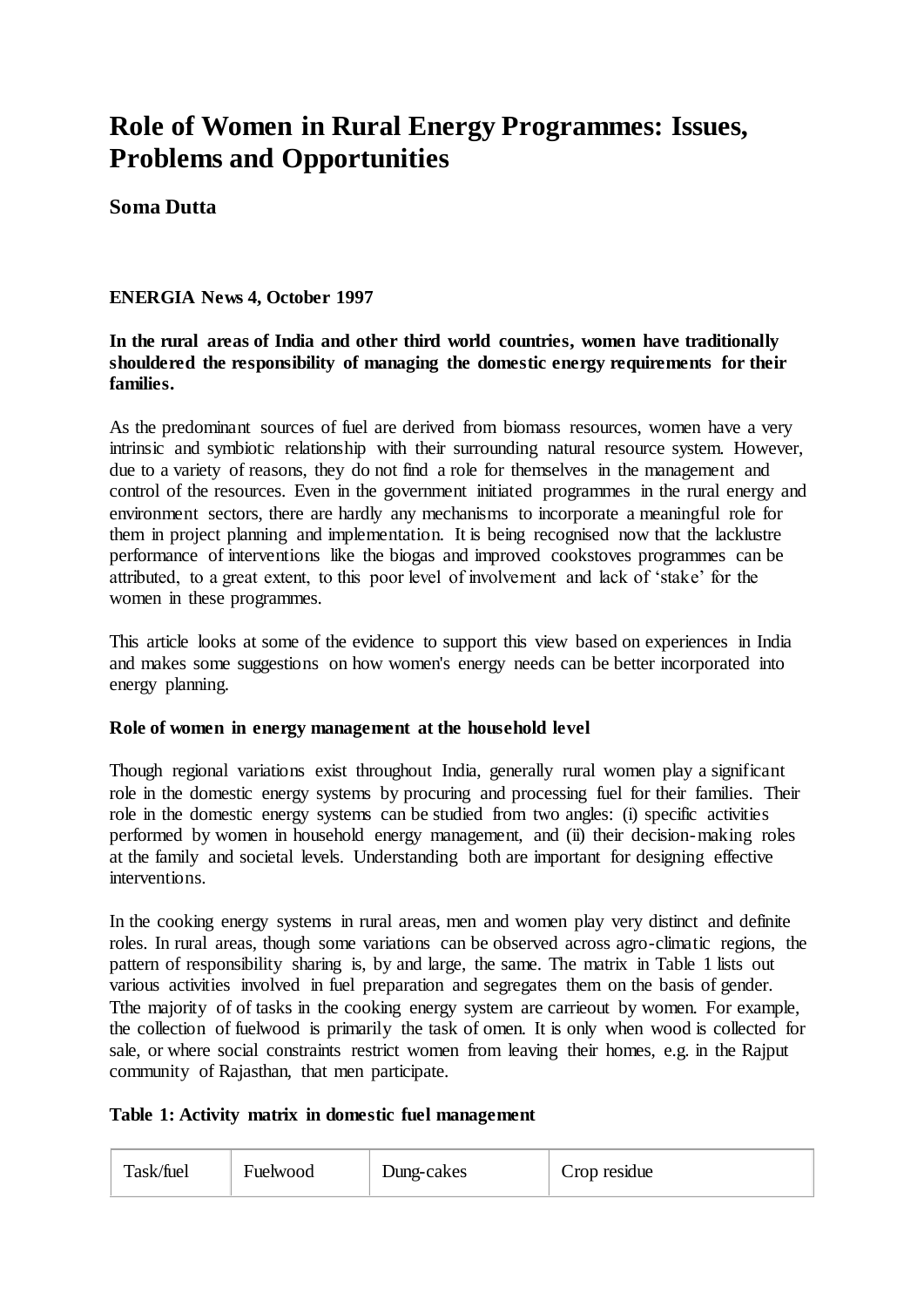| Production         | Natural             | By-product of cattle    | By-product of farming activity   |
|--------------------|---------------------|-------------------------|----------------------------------|
|                    | resource            | rearing                 | (M,W)                            |
| <b>Procurement</b> | Collection          | Daily collection        | Collection and transportation to |
|                    | (W, C)              | (W)                     | home $(M,W)$                     |
| Processing         | Chopping $(W)$      | Making dungcakes<br>(W) | Chopping $(W)$                   |
| Use                | Cooking food<br>(W) | Cooking food $(W)$      | Cooking food $(W)$               |

*M: Task typically performed by men W: Task typically performed by women C: Task typically performed by children*

Decision-making structures within the cooking energy system, for the purpose of analysis, may be considered to constitute six linked subsystems: kitchen, fuel, device, vessel, and food. Table 2 enumerates the key decisions made with regard to each of these and the influencing parameters and variables. The decision-making structure is highly segregated along gender lines. Typically, decisions of a financial nature are made by the male head of the family, although in some households women may be consulted. For example, the selection of construction materials for the kitchen walls and roof, the number and composition of cattle to be reared, the purchase of kerosene, LPG, or fuelwood, decision to install a biogas plant, or the type of cooking device to be used. However, if the stove is constructed 'free' by the woman, then the decision rests within her domain, as does the management of other resources within the kitchen. In particular, the housewife decides the placement of the cookstove in the kitchen, the fuelwood species to use, where to procure it from, how best to chop and store it, etc.

It should be recognised that in some places a numberof decisions are determined exogenously, by scarcity factors outside of the domestic cooking system. For example, the fuel type and the construction material used are determined by the kind of tree species growing in the vicinity and the local availability of raw material.

This delineation of decision-making activities by gender becomes important when innovations are to be introduced into the domestic energy system. Although women are the potential users of improved cook-stoves and other cooking innovations, and are, therefore, in the best position to assess their advantages and disadvantages, it is the men who handle household cash and make decisions on how it is to be spent. Intervention strategies therefore need to be tailored to encourage the participation of both men and women, while being cognisant of their traditional roles and limitations.

## **Table 2. Decision making process in cooking energy system in rural households**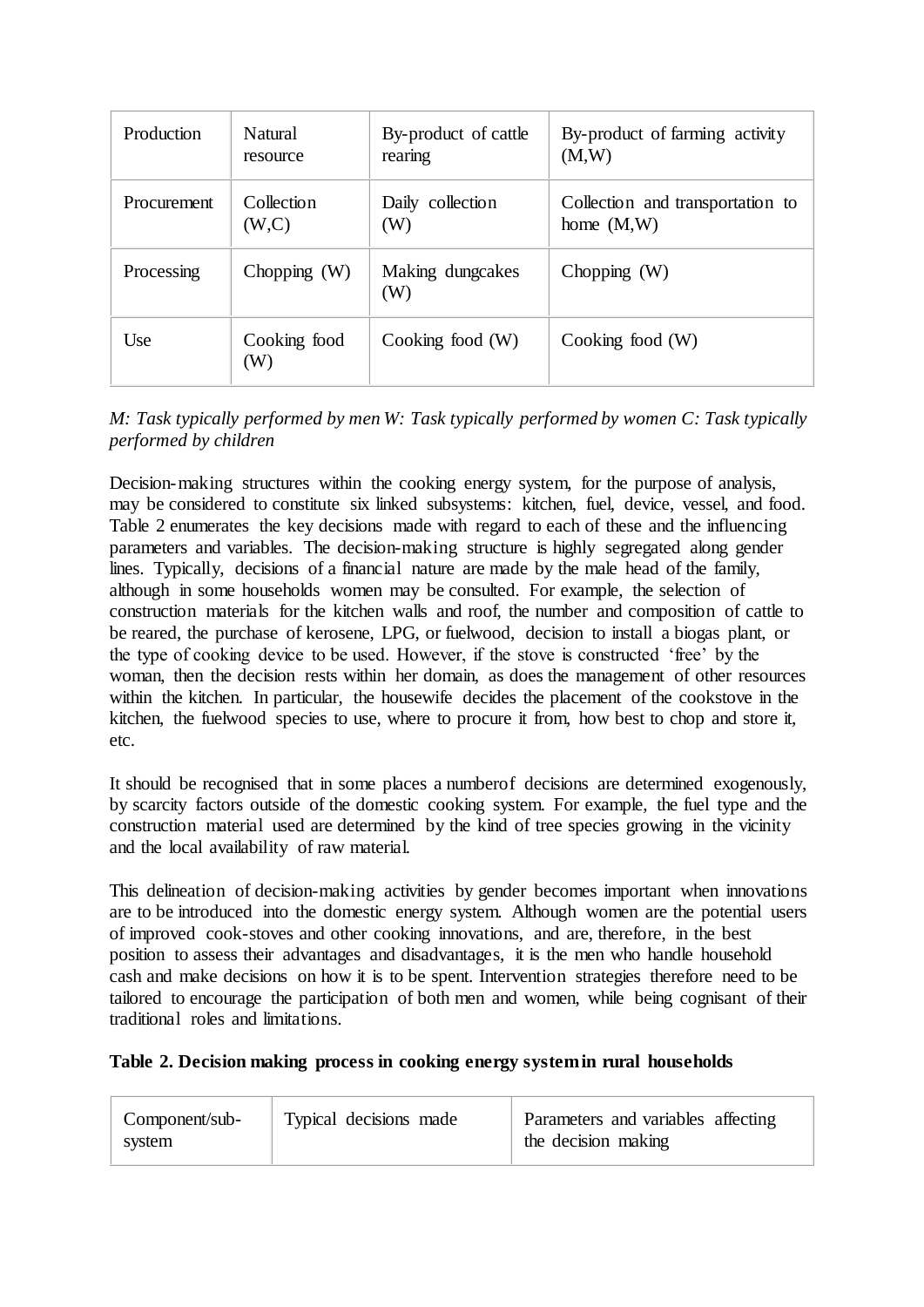| Kitchen | Location of kitchen (M)<br>Construction material of<br>kitchen M) Layout of<br>kitchen (W) | Economic status Climate<br>Availability of construction material<br>Secondary use of kitchen                                   |
|---------|--------------------------------------------------------------------------------------------|--------------------------------------------------------------------------------------------------------------------------------|
| Fuel    | Which fuel to use $(M/W)$                                                                  | Availability in terms of cost and<br>distance Burning characteristics<br><b>Taste Convenience</b>                              |
| Device  | Which device to use $(M/W)$<br>What size (W) How many<br>(W)                               | Economic status Task suitability<br>Fuel type Awareness level Cooking<br>cycle Time availability culture,<br>inhibitions, etc. |
| Vessel  | Material (W) Size (W)<br>Shape $(W)$                                                       | Economic status Tradition Food<br><b>Habits</b>                                                                                |
| Food    | Type $(W)$ Quantity $(W)$                                                                  | <b>Habits</b>                                                                                                                  |
| Cook    |                                                                                            |                                                                                                                                |

*M : Decision taken by men* 

*W : Decision taken by women*

## **Role of women in government energy intervention programmes**

Over the last two decades or so, many efforts have been made by the government of India to ameliorate the problems in the rural energy sector. These efforts have mainly been in the form of national programmes for promoting renewable energy technologies like biogas, improved cookstoves and solar cookers. Evaluation of these programmes show wide variation in functionality rates and long-term acceptability of the technologies. Lack of involvement of women at all stages in the project cycle has been identified as one of the major causes of projects limited sustainability.

Typically, the devices are designed and tested, and programmes are implemented and monitored by men. Women's main role is that of beneficiaries or final users of the innovation. Even in interventions where there have been efforts to seek women's participation, their involvement is usually restricted to being 'data sources' or occasionally women are used to convince other women to use the biogas plants or the improved *chulhas*.

The biogas and improved cook-stove programmes are promoted primarily as fuel-saving options by most implementing agencies, while the convenience angle is not emphasised. As a direct consequence of this, no efforts are made to make the devices more aesthetic and appealing to the user. As it is implemented now, the national Programme on Improved Chulhas (NPIC) does not offer its beneficiaries any options in terms of choice of fuel or device modifications. The programme offers little room for innovativeness at the local level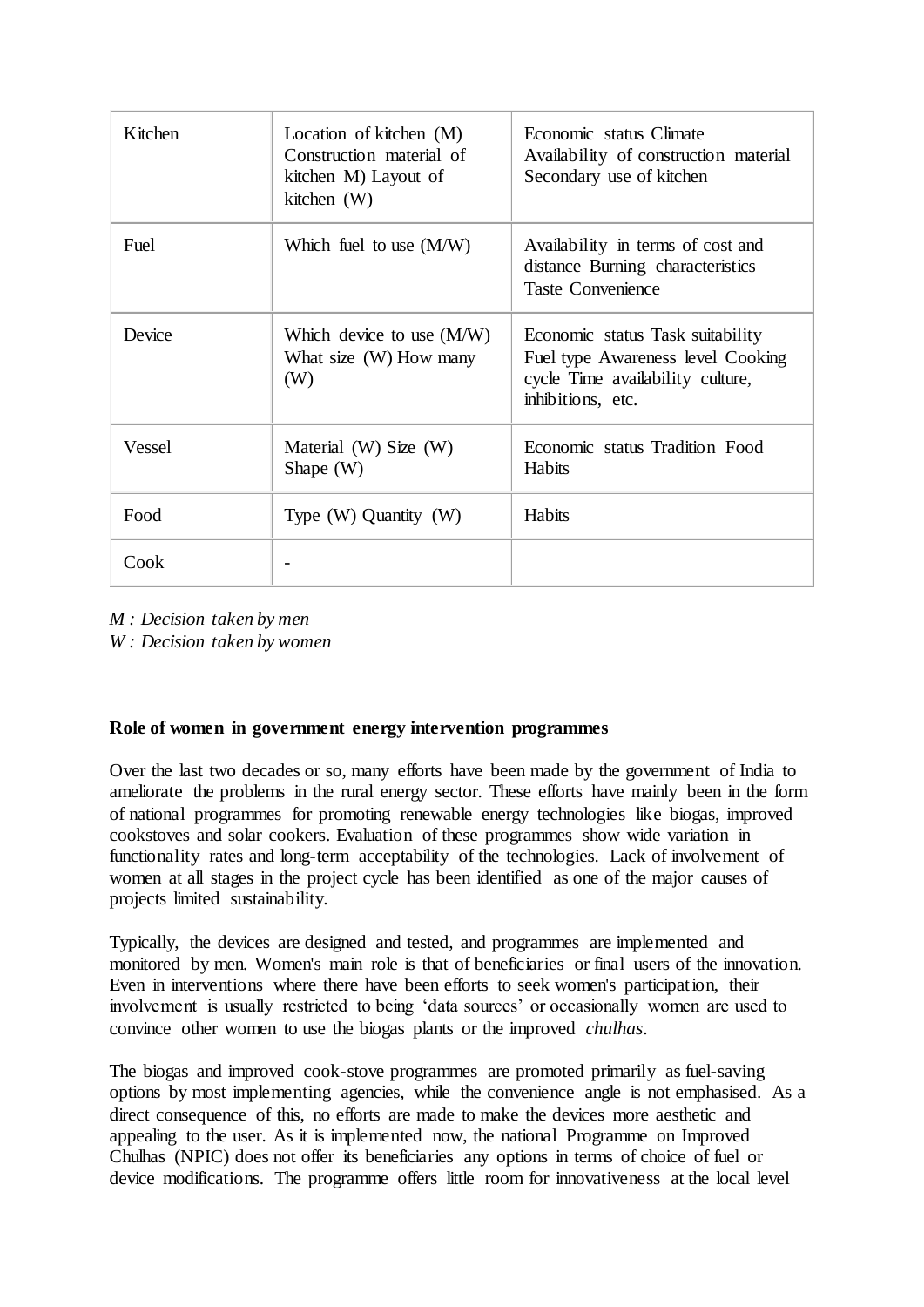as a result of which 'standard' models are promoted. These often fail to take into account the cooking practices, preferences, tastes, family size, vessel type, etc. Many of the households look for aesthetically appealing device rather than just an efficient and cheap stove. The obvious result is poor acceptability of the programme and a large number of these devices are lying in disuse all over the country.

The experience of government and other organisations indicates that lack of local involvement and capacity, especially that of women, is one of the biggest constraints in the success of rural energy interventions in India. How can a more formal participation by local communities and women in particular be incorporated into the planning process? Unfortunately the rural population is often not equipped sufficiently to contribute effectively to the planning process. A variety of socio-cultural, economic and access related factors contributing to this situation; lack of access to information, and low levels of awareness, managerial skills, technical expertise. The factors which act as barriers specifically to women are discussed in the next section.

# **Barriers to women's participation in energy intervention programmes**

A number of factors form barriers to the effective participation of women in rural energy dissemination programmes, the most significant of which are economic and social in nature. These are:

- Traditional decision-making roles in the society;
- Level of economic independence;
- Educational constraints leading to lack of access to information, skills and technical expertise, and
- Ideological barriers among extension workers

The traditional decision-making structure within the families causes hindrances in several ways. In the domestic energy interventions, this is reflected in the fact that the men have to be convinced about even the smallest expenditure for the kitchen. Moreover, women do not generally have the opportunity to undertake decision-making roles or responsibilities in the public sphere, such as, being involved in the local *Panchyat* (system of village government in rural India). Thus, often no formal mechanisms exist for publicly voicing or discussing the concerns of women. Consequently, 'women's issues' are often seen as not being as important as 'men's issues', because they are not discussed in public.

The economic impediments to women's participation are also connected with their social status in rural areas. Since the household places all monetary decisions and control in the hands of men, rural women have no direct independent access to cash income to acquire new innovations. Additionally, women are often denied access to institutional credit.

Another barrier to women's participation, also emanating from the social status of women, is that rural women are usually not provided with opportunities for education or training. Women seldom have access to information on new innovations. For example, in many instances, programmes for training masons in the construction of improved *chulhas* were aimed at men, even though women were the users of the device. The information barrier problem often gets compounded because of the ideological biases of extension workers that prevent direct consultation with rural women. As a result of their role as managers of domestic energy systems, women are most familiar with household fuel supply problems as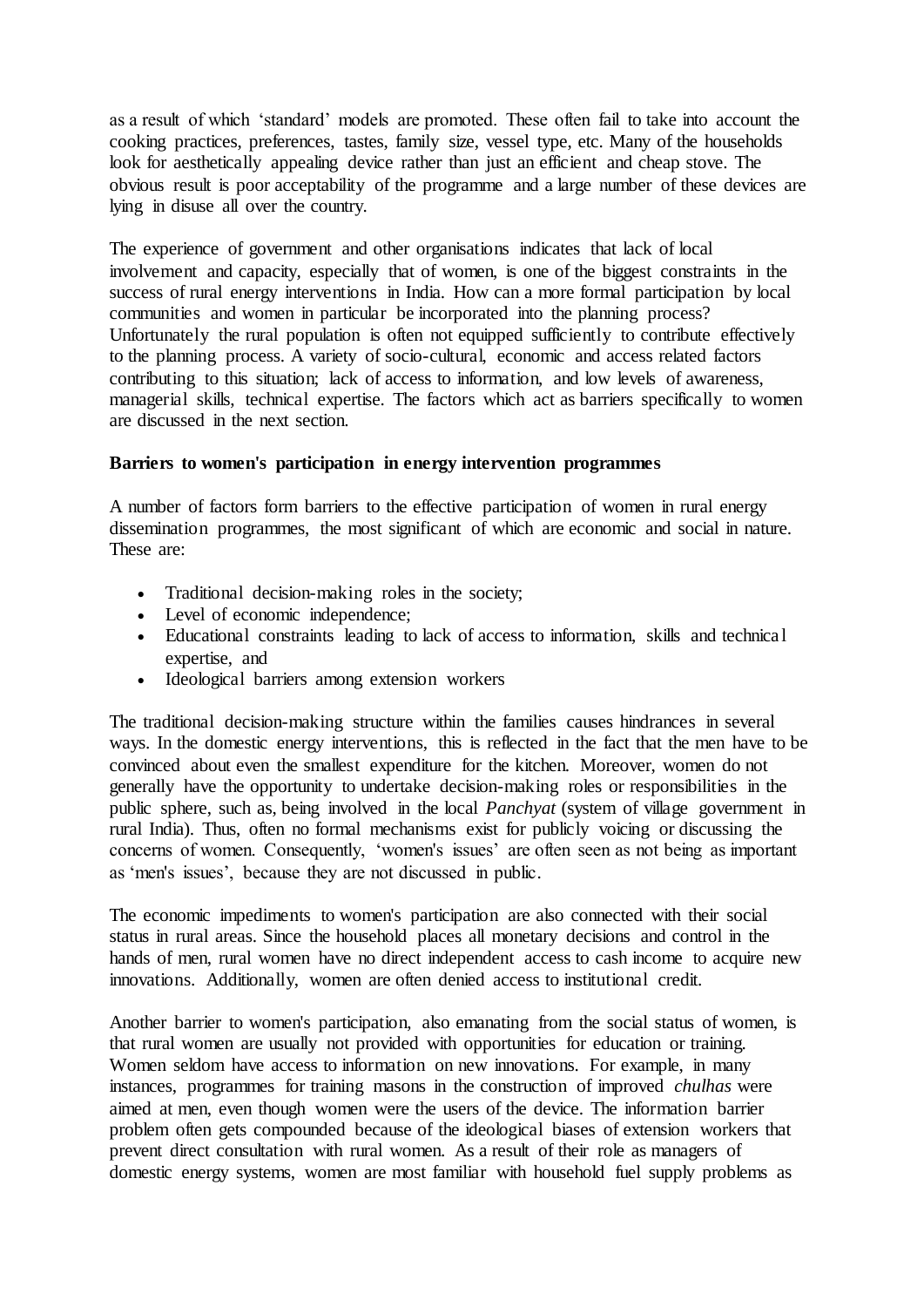well as the needs and preferences of their families, and have an in-depth knowledge of the immediate environment and energy systems. As the extension workers interact primarily with men, this source of indigenous knowledge remains untapped. Worse still, technologies and innovations which are actually targeted for women get based on perceptions and preferences of men. It is not surprising then, that women are reluctant to adopt stoves and participate in programmes they have had little input.

# **Approaches for action**

There is a need for genuine participation in all stages of planning and implementation of energy intervention prgrammes if the above shortcomings are to be overcome. Needs can be most effectively identified and solutions worked on if the concerned groups identify the problems themselves and initiate action around issues that concern them. Participatory research can also help determine features/characteristics valued by rural women, for example in the traditional cooking energy systems.

## **Needs analysis and assessment of women's priorities**

Rural energy programmes are often based on the premise that women's chief concern is fuel saving. Often, benefits such as time saving and other use conveniences are valued more by the users than fuel saving. An understanding of the priorities and preferences of the different stakeholders in the rural energy sector can go a long way in designing appropriate delivery systems for technology innovations. For example, discussions among biogas user families in Gurgaon district of Haryana indicated that while the women regard smokelessness, convenience and fuel saving benefits of biogas plants most important, the men value the manure benefit more highly. In such a scenario, if the technology is to be 'marketed' for large scale adoption, it may be useful to highlight the fertiliser aspect as a selling propsition to men, who are the final decision-makers in the family.

Genuine and meaningful participation can be ensured only through developing and incorporating concrete mechanisms in the planning process. First,the context or the nature of the problem for any intervention in the rural energy sector has to be understood, particularly from the target population's perspective. The target group's knowledge of the actual situation and needs and trade-offs also need to be taken into account. The design an implementation of any intervention should be examined from the point of view of rural households and especially of women at all stages. Which women's activities will the intervention affect and how do the issues of access and control relate to these activities? For example, if the project cycle approach is taken, some of the questions that should be addressed by any implementing agency at different stages include:

## **Stage 1. Intervention identification**

\_\_\_\_\_\_\_\_\_\_\_\_\_\_\_\_\_\_\_\_\_\_\_\_\_\_\_\_\_\_\_\_\_\_\_\_\_\_\_\_\_\_

- What are the needs and opportunities in management of biomass resources to bring about a 'beneficial change' for women?
- Do the objectives of the intervention relate directly to the needs and opportunities, as articulated by women?
- Does the intervention take into account the feedback from past experiences in the field?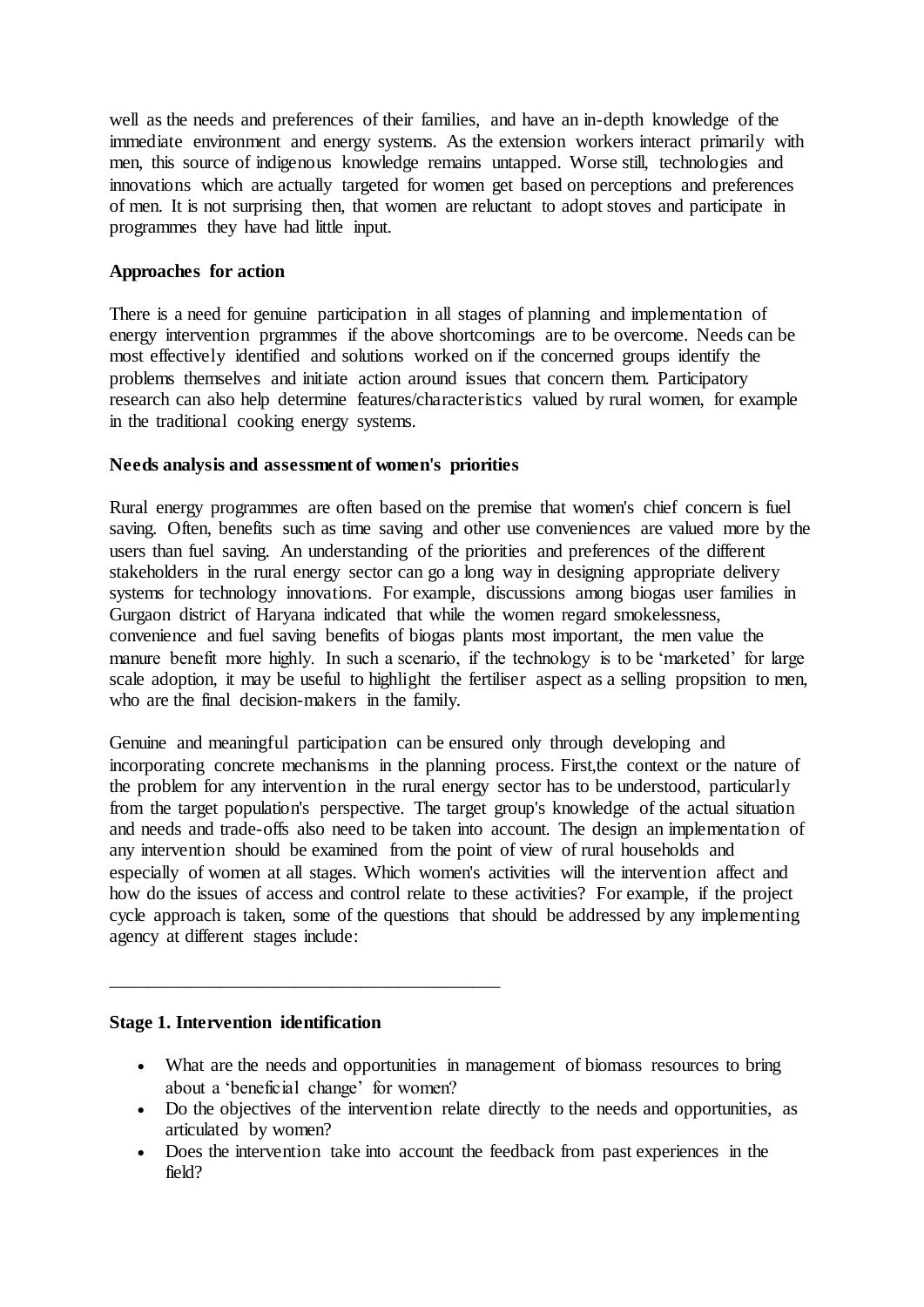What are the possible adverse effects on women?

# **Stage 2. Programme design**

- Is the programme consistent with identified problem areas?
- Is the expected change in activity profile conducive to 'beneficial change'?
- How will the programme/intervention affect the access and control of resources and benefits?
- Is the intervention consistent with the traditional roles assigned to women? If a change in roles is required, how to attain it?
- What should be the scale of intervention?

# **Stage 3. Programme implementation**

- Do the personnel have necessary 'skills' to provide required inputs?
- Does the intervention look 'beneficial' to the deciding authority?
- Is the organisational set-up conducive to women's participation?
- Does the programme have adequate provision for local capacity building?
- Are there mechanisms to ensure that benefits go to the targeted beneficiaries?
- Is the funding for intervention (beneficiary/government/NGO/project) sustainable?
- Is there a mechanism to identify/assess effects of intervention on women?

## **Stage 4. Programme monitoring and evaluation**

\_\_\_\_\_\_\_\_\_\_\_\_\_\_\_\_\_\_\_\_\_\_\_\_\_\_\_\_\_\_\_\_\_\_\_\_\_\_\_\_\_\_

- What are the indicators that capture the effect of intervention on women?
- Does the project evaluation system explicitly measure the project's effects on women?

Some techniques and methods that can be utilised to aid the process of intervention identification and in rural energy are given in Table 3.

| <b>Stage of</b><br>intervention       | <b>Tools and techniques</b> | <b>Expected output</b>                                                                                                                                |
|---------------------------------------|-----------------------------|-------------------------------------------------------------------------------------------------------------------------------------------------------|
| <b>Intervention</b><br>identification | Priority ranking            | • Variables that affect<br>decisions in cooking<br>energy systems<br>• Feature valued in<br>traditional cooking<br>systems and desired<br>alterations |
|                                       | Focus group discussions     | Priorities of different<br>groups                                                                                                                     |

## **Table 3. Planning tools and techniques**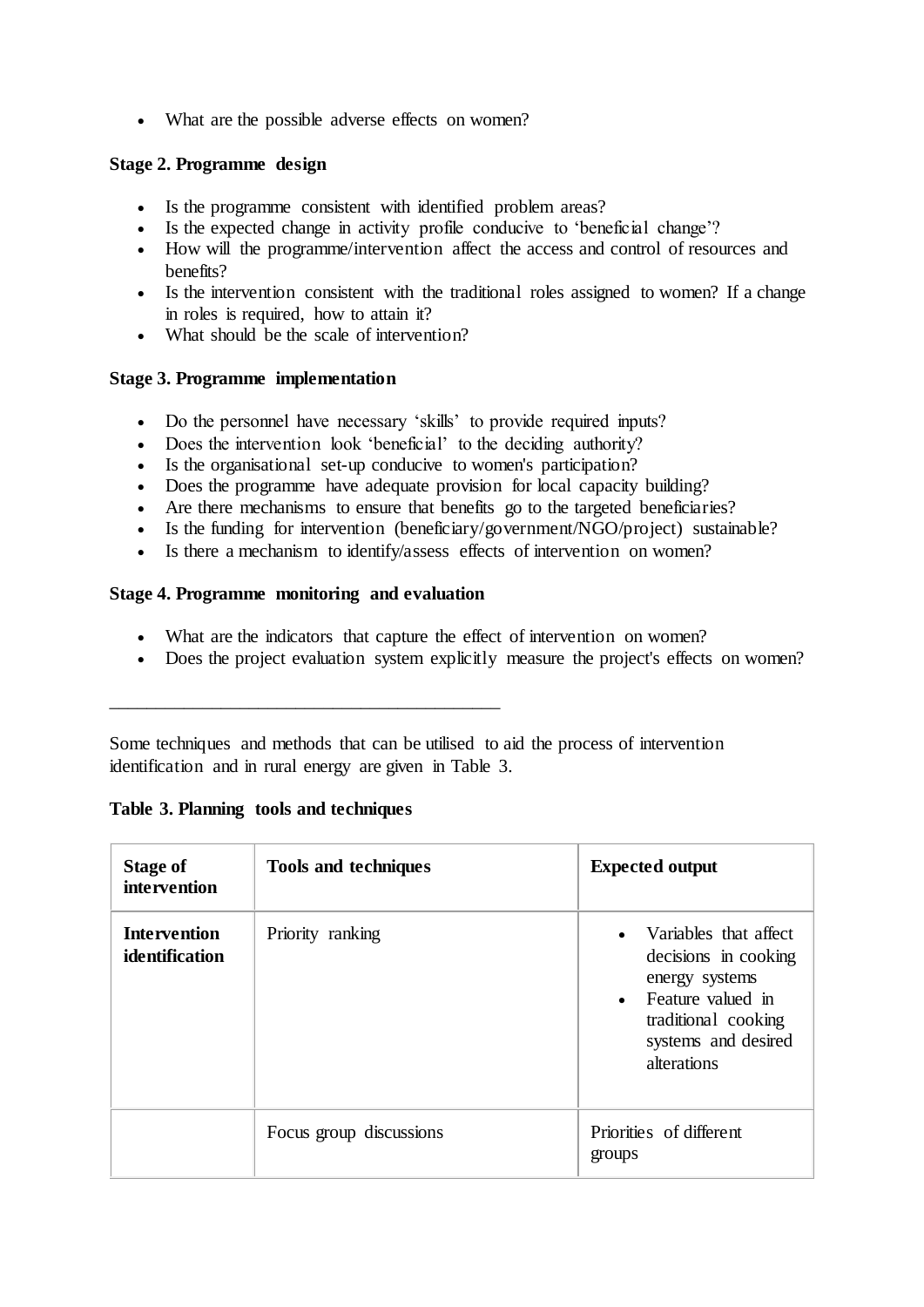|                     | Daily routine diagram<br>Mobility maps<br>Seasonality charts<br>Time budgeting exercises<br>$\bullet$<br>Observation and recording of<br>$\bullet$<br>the process of fuel collection,<br>preparation and use | Identification of potential<br>areas for intervention                                                                                |
|---------------------|--------------------------------------------------------------------------------------------------------------------------------------------------------------------------------------------------------------|--------------------------------------------------------------------------------------------------------------------------------------|
|                     | Device designing open ended questions<br>to assess the level of technical<br>knowledge, e.g., how are<br>measurements taken, how is the size<br>decided, what hardening techniques are<br>used               | Assessment of technical<br>ability of target group                                                                                   |
|                     | Discussions with past beneficiaries of<br>technologies                                                                                                                                                       | Learning from past<br>government programmes in<br>terms of strengths and<br>weaknesses                                               |
| Programme<br>design | Field trial of short-listed technologies<br>for a predetermined duration in sample<br>households                                                                                                             | Input of users' responses to<br>technology/product<br>development                                                                    |
|                     | Monitor closely to assess:<br>Training requirements<br>Men's and women's response to<br>the technology<br>Feedback on devices                                                                                | Technical and social<br>feasibility                                                                                                  |
|                     | Demonstration and visits to technology<br>sites                                                                                                                                                              | Instill faith in technology                                                                                                          |
|                     | Discussions with local institutions                                                                                                                                                                          | Dialogue between<br>adopters and<br>potential users<br>Devising short- and<br>long-term<br>management plans<br>for the interventions |

Several approaches exist which may facilitate a greater participation of women in rural energy programmes. However, given the socio-cultural milieu and the status of women in rural areas, such mechanisms can be expected to deliver the best only if they are accompanied with an